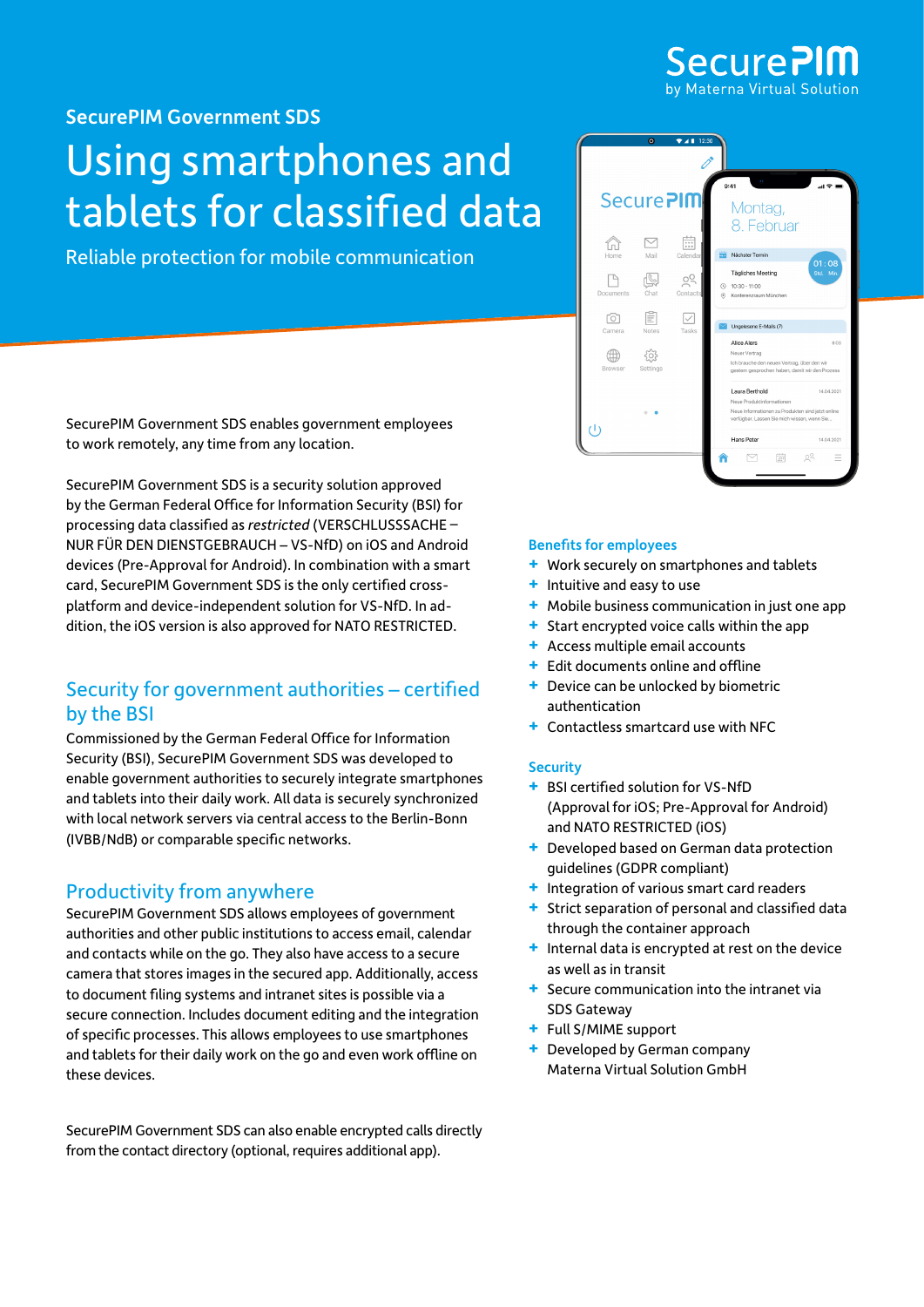



## Smart card integration

For the highest security requirements, SecurePIM Government SDS is using a smart card for secure authentication. All asymmetric encryption operations are based on the private key of the smart card. The private key never leaves the card in the process.

## Separation of internal and personal

Thanks to secure container technology, SecurePIM Government SDS provides controlled access to classified information without significantly limiting the flexible use of the smartphone or tablet. Data within the container is secured with the smart card. No other app on the device or unauthorized persons can get access to the data in SecurePIM Government SDS.

#### **Compatibility**

- **+** Cross-platform and device-independent for iOS and Android
- **+** Support for email servers via ActiveSync
- **+** Access to files via WebDAV
- **+** User synchronization with LDAP

#### Components of the system solution

- **+** iOS or Android end devices (specific requirements for Android)
- **+** Contactless NFC use or AirID 1, AirID 2, AirID 2 mini smartcard reader
- **+** Smart card (support for TCOS 3.0 Signature Card version 2.0)
- **+** Any Mobile Device Management (MDM) system
- **+** SecurePIM App
- **+** Server components: SDS Gateway, SecurePIM Management Portal
- **+** SERA Security Framework

#### SecurePIM App Modules

- **+** Email
- **+** Contacts
- **+** Calendar
- **+** Notes (Exchange only)
- **+** Tasks (Exchange only)
- **+** Documents (create, edit and save)
- **+** Browser (access to intranet and web)
- **+** Secure Camera
- **+** SecureVoice (optional)
- **+** Messenger (optional, in approval)